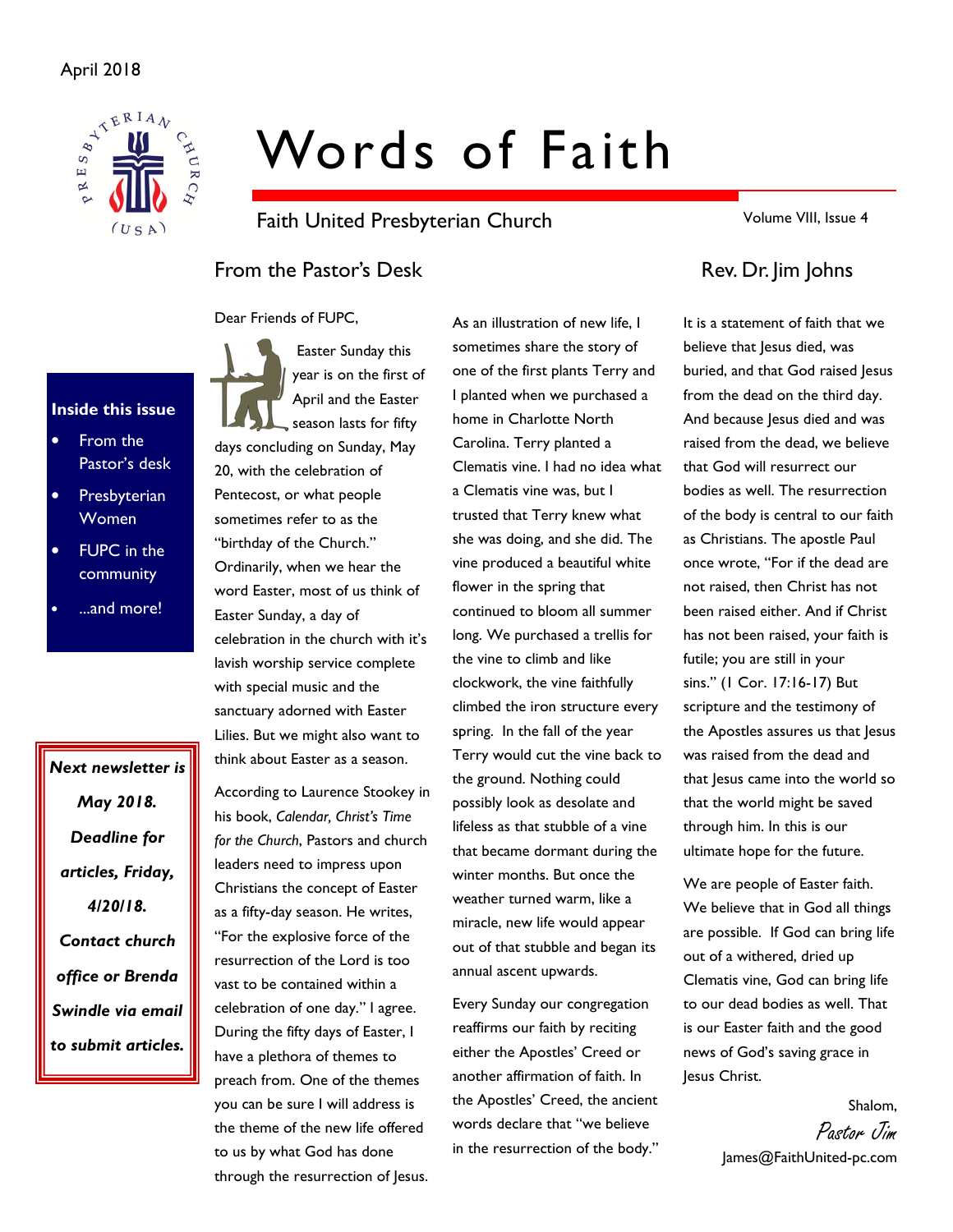# Presbyterian Women Mary Marxer

FUPC Presbyterian Women Bible studies/ Circles meet monthly. Feel free to contact Mary Marxer if you need more information or contact a circle leader. The 2017-2018 Bible study is Cloud of Witness, books are available for purchase at \$11 each.



Tuesday Morning Circle-2nd Tuesday, 10:30 a.m. Next meeting, 4/10. Circle moderator, Linnie Hinkle.

Thursday Morning Circle-2nd Thursday, NEW TIME, 10 am at the church, Next meeting, 4/12. Co-Moderators, Patsy Craig and Sharon Meurer.

Tuesday Evening Circle-3rd Tuesday, 7:00 pm in members homes. Next meeting, 4/17, Circle moderator, Irene Simpson.

The Starboard Stitchers no longer meet on a monthly basis. You have the opportunity to help with the animal project. They have placed patterns and items needed for finishing the animals in the credenza in the front of the Adult Sunday School room (Double Room #4). They encourage you to help by sewing or stuffing the items as they are much appreciated by the nurses and children. Return finished animals to bottom of credenza and they'll be sure to get them down to the clinic. Lois Duell or Lorna Acker can help if you have any questions.

# Outreach & Evangelism



Monthly Pancake Community Breakfast will be April 14 from 8-10am. Join us as we meet our neighbors and make new friends. Let's fill the parking lot in April with FUPC support for the breakfast. This could draw the community in!

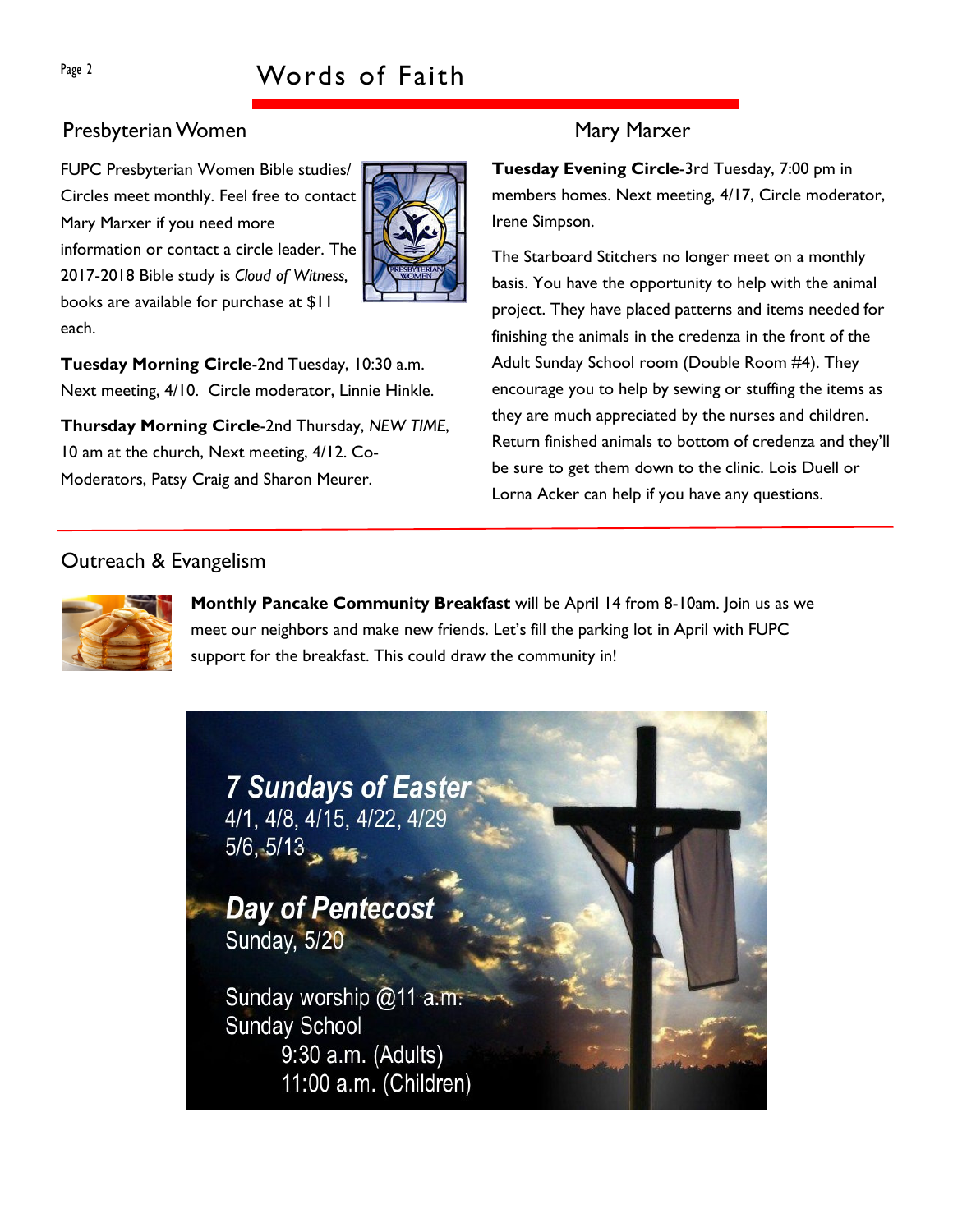## Volume VIII, Issue 4

# Happy Birthday!

## April 9

Dixie Howell

# April 10

- Helen Gereaux
- Doug Sparks
- April 11 Brenda Burkham April 13 Scarlett Silva
- April 19 \* Richard Davenport April 21 Lauren Hinely

April 27

Dan Gereaux



# Prayer Concerns



## Rehab/At Home:

- **Bobbie Jones**
- Margaret Jones
- ♥ Anne Mobley
- Wanda Mosher
- **Freddie Simmons**

# Prayers for:

- Dale Durcholz
- **Flizabeth Hendricks**
- Roger Jones
- ♥ Ray Kirchmeyer (David's brother)
- ♥ Sugie Maxfield
- Cleo Sherrard
- ♥ Glen Sparks
- Alan Swope
- Dennis Van Deventer
- Margaret Plunkett



Directory Updates Please remember to notify the church office if your information changes.

# Adult Sunday School

The Searchers class continues to meet at 9:30 in the Library/Resource Room. Led by Alison Meier, the class is currently using the PC(USA) curriculum for 2018: Feasting on the Word.

The Weekly Bible Study, led by Rich Lewis will continue their study of Matthew through late April. Meets in Double Classroom #4 at 9:30.